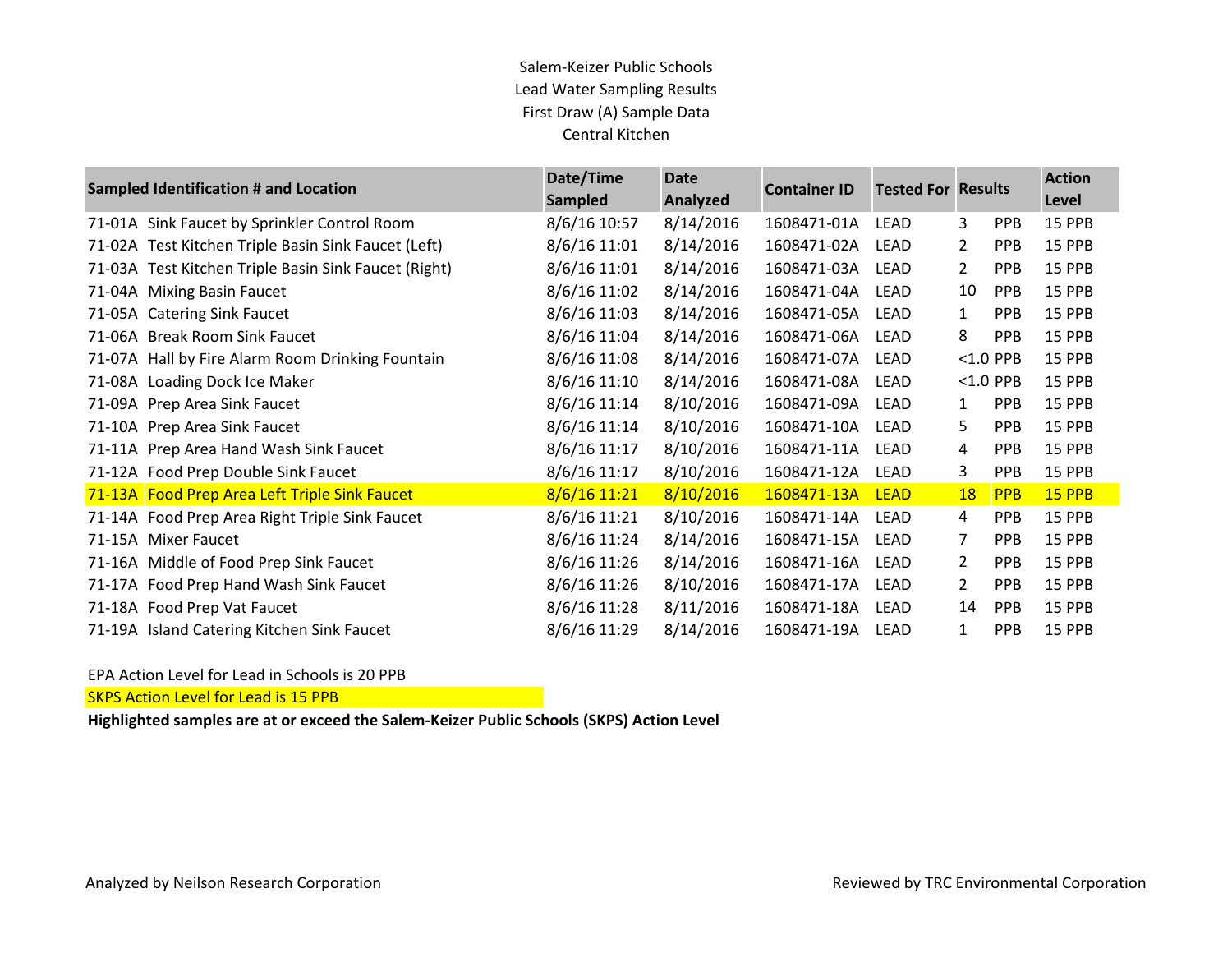### Salem‐Keizer Public Schools Lead Water Sampling Results First Draw (C) Sample Data Central Kitchen

| Sampled Identification # and Location | Date/Time<br>Sampled     | <b>Date</b><br>Analyzed | <b>Container ID</b> | Tested For Results |            | <b>Action</b><br>Level |
|---------------------------------------|--------------------------|-------------------------|---------------------|--------------------|------------|------------------------|
| 71-18C Food Prep Vat Faucet           | 9/22/2016 4:30 9/26/2016 |                         | 57959               | LEAD               | <b>PPR</b> | 15 PPR                 |

EPA Action Level for Lead in Schools is 20 PPB

SKPS Action Level for Lead is 15 PPB

**Highlighted samples are at or exceed the Salem‐Keizer Public Schools (SKPS) Action Level**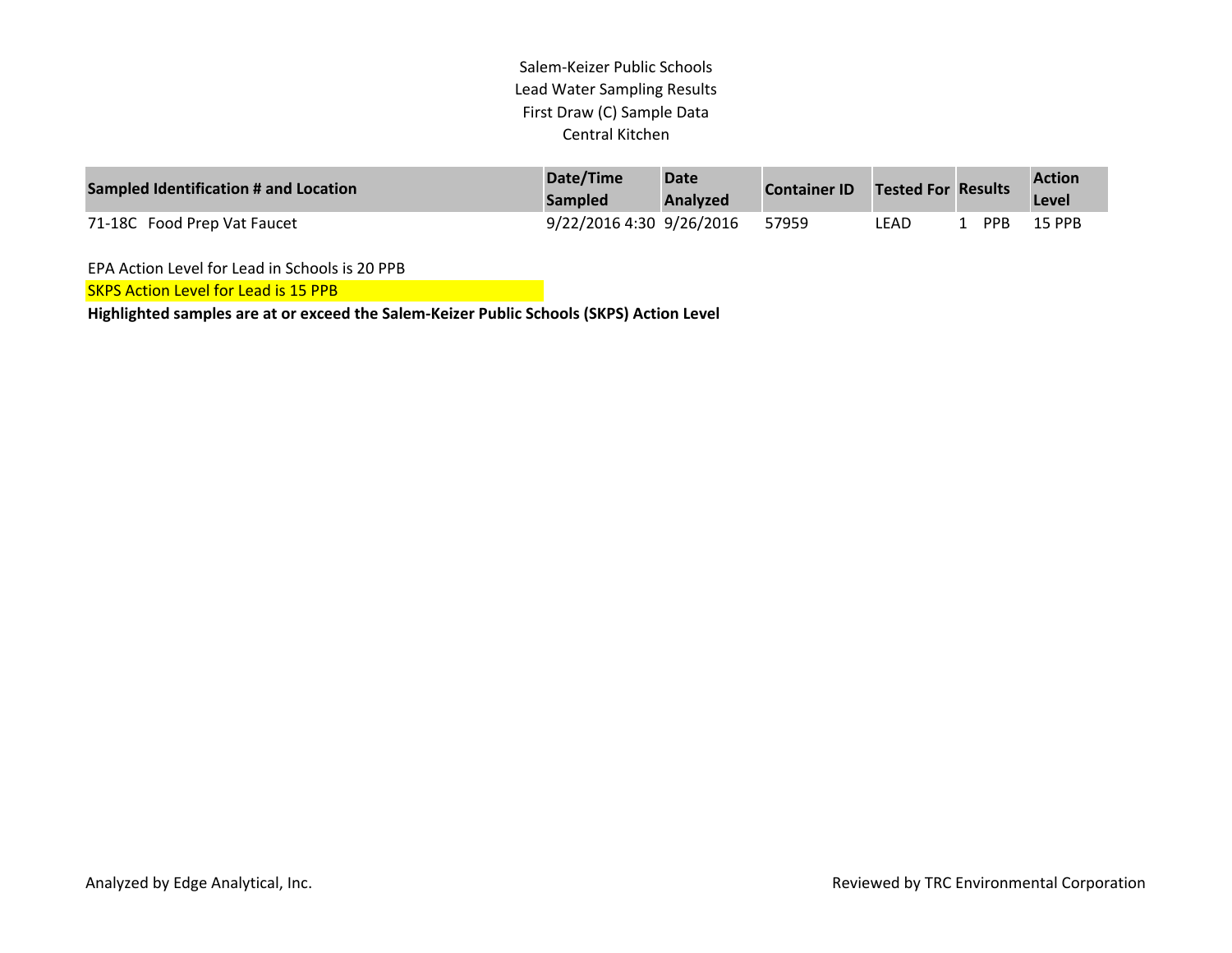## Salem-Keizer Public Schools Lead Water Sampling Results Flushed (B) Sample Data Central Kitchen

| Sampled Identification # and Location         | Date/Time<br><b>Sampled</b> | <b>Date</b><br>Analyzed | <b>Container ID</b> | <b>Tested For Results</b> |            | <b>Action</b><br>Level |
|-----------------------------------------------|-----------------------------|-------------------------|---------------------|---------------------------|------------|------------------------|
| 71-13B Food Prep Area Left Triple Sink Faucet | 8/6/16 11:22                | 8/26/2016               | 1608472-12A LEAD    |                           | <b>PPR</b> | <b>15 PPB</b>          |

EPA Action Level for Lead in Schools is 20 PPB

**SKPS Action Level for Lead is 15 PPB** 

**Highlighted samples are at or exceed the Salem-Keizer Public Schools (SKPS) Action Level**